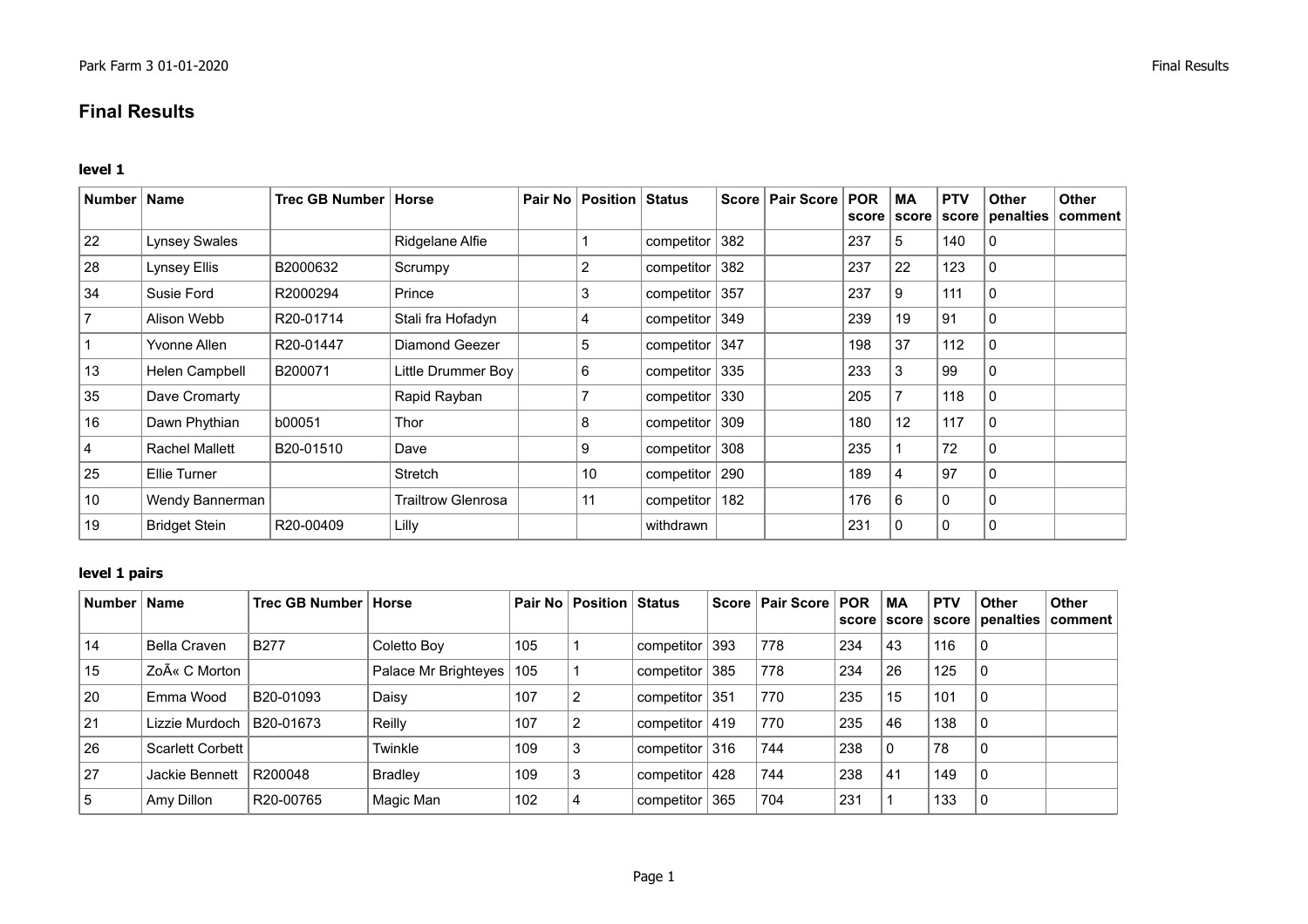| <b>Number</b>  | <b>Name</b>      | <b>Trec GB Number</b> | Horse               |     | Pair No   Position   Status |                    | <b>Score</b> | <b>Pair Score</b> | <b>POR</b><br>score | MA<br>score | <b>PTV</b><br>score | <b>Other</b><br>penalties | Other<br>comment |
|----------------|------------------|-----------------------|---------------------|-----|-----------------------------|--------------------|--------------|-------------------|---------------------|-------------|---------------------|---------------------------|------------------|
| 6              | Julie Laven      | B20-01344             | Oreo                | 102 | 4                           | competitor $ 339 $ |              | 704               | 231                 | 0           | 108                 | 0                         |                  |
| 29             | Michelle Bowe    | B2001130              | Flora               | 110 | 5                           | competitor         | 329          | 701               | 204                 | 14          | 111                 | $\Omega$                  |                  |
| 30             | Jo Vincent       | R2001290              | Mr Wonkus           | 110 | 5                           | competitor $ 372 $ |              | 701               | 204                 | 30          | 138                 | 0                         |                  |
| 11             | Ann Maisel       | B20-00043             | <b>FILADA</b>       | 104 | 6                           | competitor $ 331$  |              | 684               | 237                 | 0           | 94                  | 0                         |                  |
| 12             | Bea Boreham      | B1901105              | Donald              | 104 | 6                           | competitor $ 353 $ |              | 684               | 237                 |             | 109                 | 0                         |                  |
| 23             | Mary Lazarus     | G20-00613             | Monty               | 108 |                             | competitor $ 295$  |              | 649               | 239                 | 0           | 56                  | $\Omega$                  |                  |
| 24             | Helen Dawson     | B20-00716             | Crackle             | 108 |                             | competitor $ 354 $ |              | 649               | 239                 | 0           | 115                 | 0                         |                  |
| $\overline{2}$ | Gemma Marshall   |                       | Beinnliath Leodhais | 101 | 8                           | competitor $ 254 $ |              | 607               | 228                 | 0           | 26                  | $\Omega$                  |                  |
| 3              | Amanda Renshaw   |                       | Clowne Jester       | 101 | 8                           | competitor $ 353 $ |              | 607               | 228                 | 34          | 91                  | $\Omega$                  |                  |
| 32             | Kay Ford         | R20-00953             | <b>ORION</b>        | 111 | 9                           | competitor $ 250$  |              | 592               | 238                 | 12          | $\mathbf 0$         | $\Omega$                  |                  |
| 33             | Kim Leney        | B1901472              | <b>Princess</b>     | 111 | 9                           | competitor $342$   |              | 592               | 238                 | 11          | 93                  | $\Omega$                  |                  |
| 8              | Helen Gipson     |                       | Napoleon            | 103 | 10                          | competitor $ 234 $ |              | 483               | 199                 | 35          | 0                   | 0                         |                  |
| 9              | Andrea Palferman |                       | <b>EASTBOROUGH</b>  | 103 | 10                          | competitor $ 249$  |              | 483               | 199                 | 0           | 50                  | $\mathbf 0$               |                  |

### **level 2**

| <b>Number</b> | <b>Name</b>      | Trec GB Number   Horse |                          | <b>Pair No   Position   Status</b> |                    | Score   Pair Score   POR |     | MA<br>score   score | <b>PTV</b>   | <b>Other</b> | <b>Other</b><br>  score   penalties   comment |
|---------------|------------------|------------------------|--------------------------|------------------------------------|--------------------|--------------------------|-----|---------------------|--------------|--------------|-----------------------------------------------|
| 43            | Graham Clack     | b20-00278              | ∣ finnegan               |                                    | competitor $ 323 $ |                          | 207 | $\Omega$            | 116          | 0            |                                               |
| 51            | Eleanor Prescott | B20-01358              | Raiden                   |                                    | competitor $ 314 $ |                          | 197 | 17                  | 100          | 0            |                                               |
| 52            | Julie Allsop     | R20-0088               | <b>Bronllys Goldstar</b> |                                    | competitor $ 314 $ |                          | 165 | 17                  | 132          | 0            |                                               |
| 40            | Helen Duckmanton | R20-00818              | Spot                     |                                    | competitor   267   |                          | 138 | 30                  | 99           | 0            |                                               |
| 50            | Jeanie Hicks     | R20-00431              | Kilimazing Damselfly     | 5                                  | competitor $220$   |                          | 107 | 5                   | 108          | 0            |                                               |
| 46            | Paula Wroath     |                        | Springfield Lark         | 6                                  | competitor 202     |                          | 87  |                     | 108          | 0            |                                               |
| 49            | Rachael Wilmot   | R00282                 | Henry                    |                                    | withdrawn          |                          | 164 | $\Omega$            | $\mathbf{0}$ | 0            |                                               |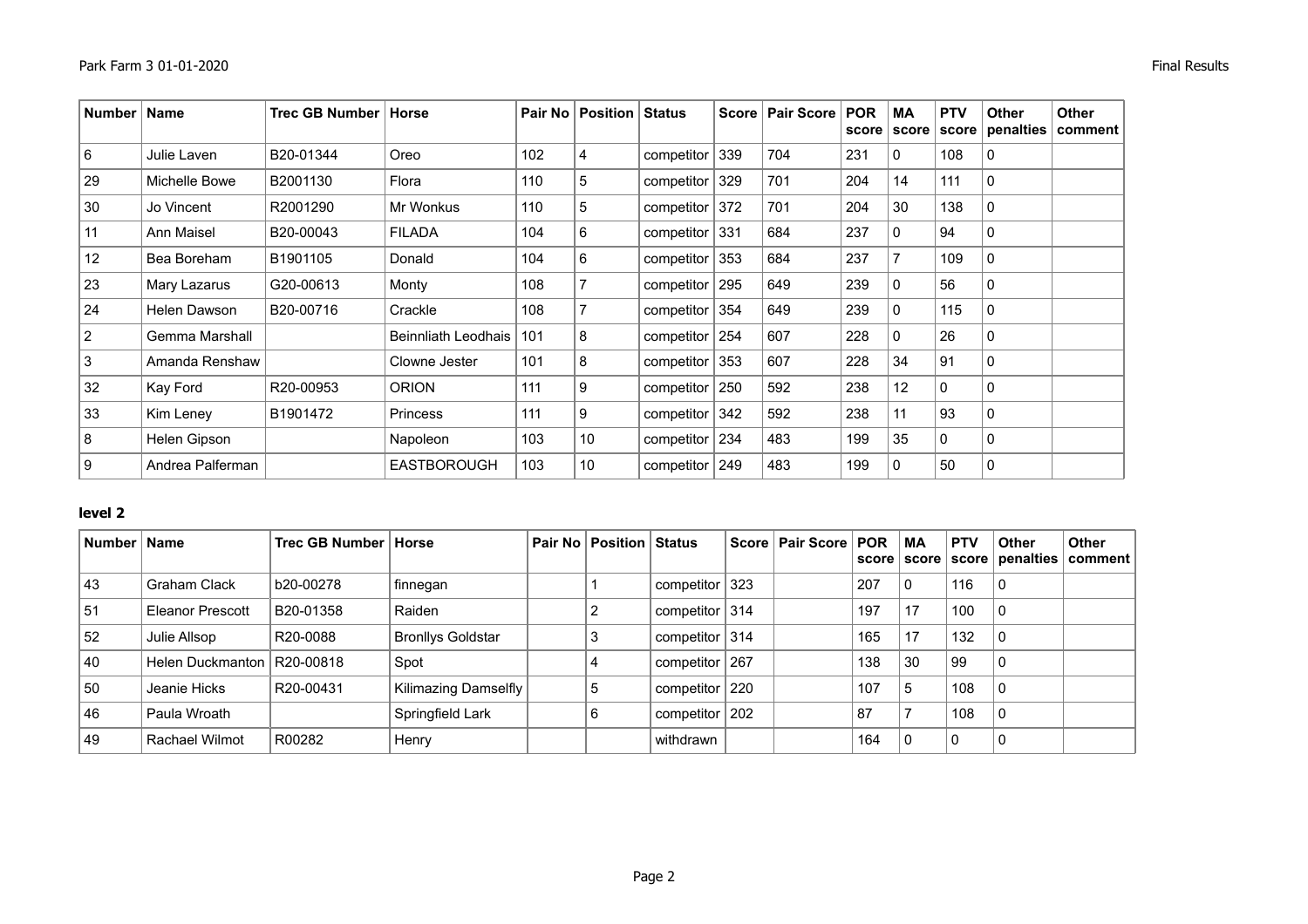# **level 2 pairs**

| Number   Name |                    | Trec GB Number   Horse |                            |     | Pair No   Position   Status |                  | Score   Pair Score   POR |     | ∣ MA | <b>PTV</b> | <b>Other</b> | <b>Other</b><br>score   score   score   penalties   comment |
|---------------|--------------------|------------------------|----------------------------|-----|-----------------------------|------------------|--------------------------|-----|------|------------|--------------|-------------------------------------------------------------|
| 44            | Amanda Royle       | B00252                 | Cinders                    | 202 |                             | competitor 306   | 616                      | 193 |      | 106        |              |                                                             |
| 45            | Tina Negri         | R20-00155              | CINDERS(OVER THE MOON) 202 |     |                             | competitor 310   | 616                      | 193 |      | 114        |              |                                                             |
| 41            | Alexandra Williams |                        | Curlea Ciara               | 201 |                             | competitor   253 | 528                      | 148 |      | 101        |              |                                                             |
| 42            | Carol Williams     |                        | <b>Ballinvella Larry</b>   | 201 |                             | competitor   275 | 528                      | 148 | 16   | 111        | 0            |                                                             |
| 47            | Chrissie Upchurch  | B200678                | Dennis The Menace          | 203 |                             | competitor   228 | 428                      | 102 |      | 119        | -0           |                                                             |
| 48            | Sally Elliott      | B0335                  | Waltzing Matilda           | 203 |                             | competitor   200 | 428                      | 102 | 15   | 83         | 0            |                                                             |

### **level 2a**

| Number | <b>Name</b>              | Trec GB Number   Horse |                          | <b>Pair No   Position   Status</b> |                  |     | Score   Pair Score   POR |     | MA<br>score   score | <b>PTV</b> | <b>Other</b> | <b>Other</b><br>score penalties comment |
|--------|--------------------------|------------------------|--------------------------|------------------------------------|------------------|-----|--------------------------|-----|---------------------|------------|--------------|-----------------------------------------|
| 69     | Sasha Warrener   R00167  |                        | Sinbad                   |                                    | competitor $325$ |     |                          | 191 | 37                  | 97         | 0            |                                         |
| 72     | Judith Fisher            | B2000941               | Little Miss Satisfaction |                                    | competitor $314$ |     |                          | 148 | 22                  | 144        | 0            |                                         |
| 63     | Liz Beddows              | B00068                 | Rosie                    | З                                  | competitor       | 307 |                          | 137 | 42                  | 128        | 0            |                                         |
| 75     | Julie Bass               |                        | Apple                    |                                    | componentor      | 301 |                          | 183 | 17                  | 101        | 0            |                                         |
| 66     | Christine Harling   B860 |                        | Kismet                   | ່ວ                                 | competitor   298 |     |                          | 189 | 12                  | 97         | 0            |                                         |
| 60     | Julie Brand              | B20-000164             | Orla                     | 6                                  | competitor   289 |     |                          | 164 | 17                  | 108        | 0            |                                         |
| 78     | Karen Atherton           | B20-01697              | Sulu                     |                                    | competitor   208 |     |                          | 77  | -22                 | 109        | 0            |                                         |

# **level 2a pairs**

| Number Name |                             | Trec GB Number   Horse |                               |     | Pair No Position Status |                                            | Score   Pair Score   POR   MA |     |    | <b>PTV</b> | <b>Other</b> | <b>Other</b><br>score   score   score   penalties   comment |
|-------------|-----------------------------|------------------------|-------------------------------|-----|-------------------------|--------------------------------------------|-------------------------------|-----|----|------------|--------------|-------------------------------------------------------------|
| 76          | Alex Robinson               | R2000279               | <b>Trefnant Royal Warrior</b> | 306 |                         | $\frac{1}{2}$ competitor $\frac{1}{2}$ 293 | 651                           | 200 | 15 | 78         | 0            |                                                             |
| 77          | Liane Robinson              | R2000062               | Carive Moon and the Stars 306 |     |                         | competitor 358                             | 651                           | 225 | 17 | 116        | 0            |                                                             |
| 64          | Dave Rogerson               | R20-00166              | Second Edition (Rusty)        | 302 |                         | competitor 316                             | 641                           | 175 | 12 | 129        | $\Omega$     |                                                             |
| 65          | Sheila Rogerson   R20-00046 |                        | Fangs Bobby                   | 302 |                         | competitor 325                             | 641                           | 175 | 43 | 107        | 0            |                                                             |